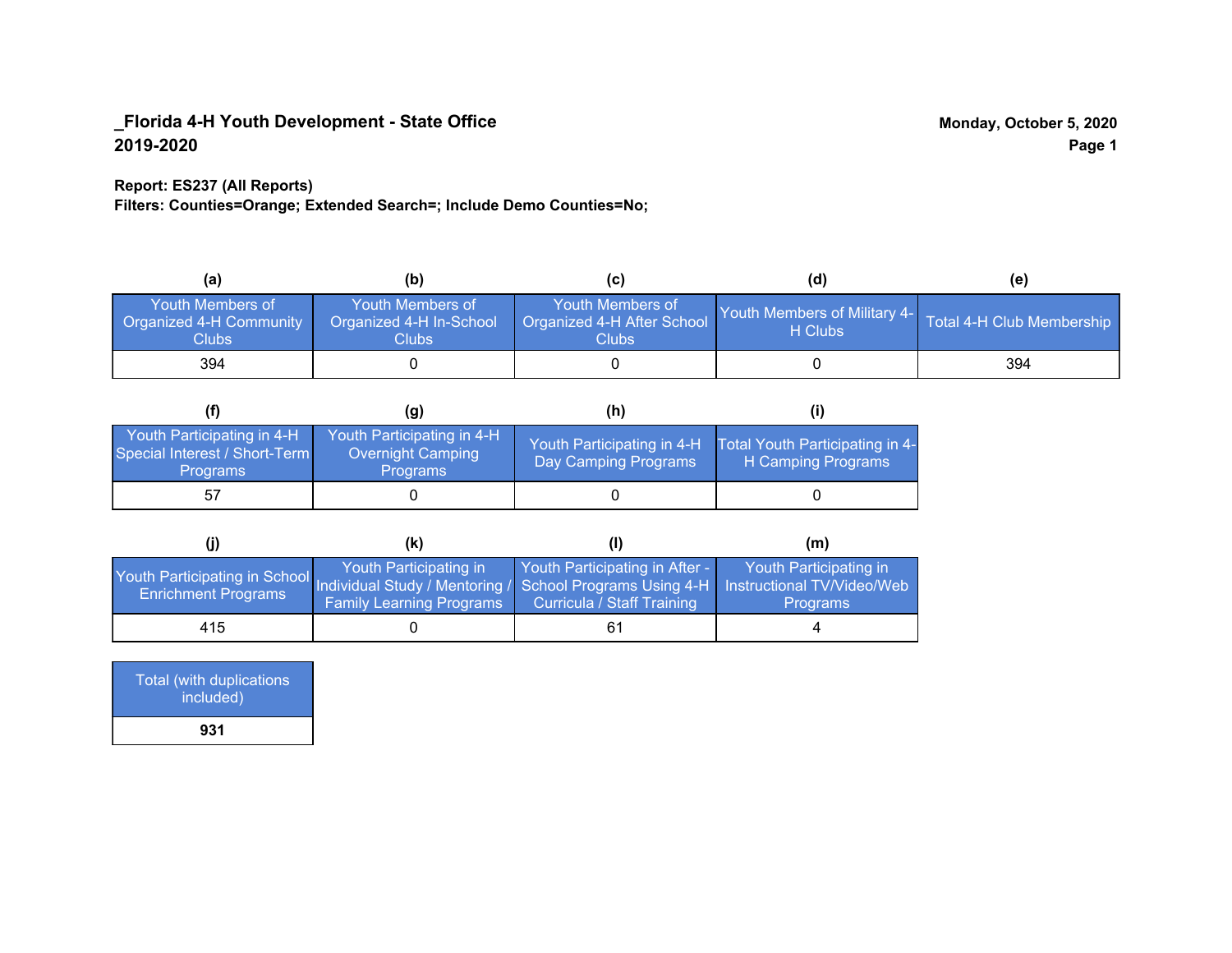**Report: ES237 (All Reports)**

**Filters: Counties=Orange; Extended Search=; Include Demo Counties=No;**

## **School Grade (duplications eliminated)**

| Kinder   | 1st | ?nd            | 3rd | 4th | 5th | 6th | 7th | 8th       | 9th       | 10th | $\cdot$ 11th | 12th | Post HS Not in School Special | Total |
|----------|-----|----------------|-----|-----|-----|-----|-----|-----------|-----------|------|--------------|------|-------------------------------|-------|
| റാ<br>د∠ | 32  | דר<br><u>.</u> | 49  | 237 | 126 | 119 | 39  | 27<br>، ب | 27<br>، ب | 46   | 38           | 39   |                               | 852   |

# **Gender of 4-H Youth Participants (duplications eliminated)**

| Male | Female. | Total |
|------|---------|-------|
| 440  | 412     | 852   |

# **Place of Residence of 4-H Youth Participants (duplications eliminated)**

| ∣ Farm | Towns of under 10,000 and<br>rural non-farm | Towns and cities (10,000-<br>50,000), and their suburbs | Suburbs of cities of over<br>50,000 | Central cities of over 50,000 | Total |
|--------|---------------------------------------------|---------------------------------------------------------|-------------------------------------|-------------------------------|-------|
|        | ∠                                           |                                                         | 531                                 | 178                           | 852   |

## **Total 4-H Youth Participants (duplications eliminated)**

**Total** 

**<sup>852</sup> Note: The four totals on this page should all match.**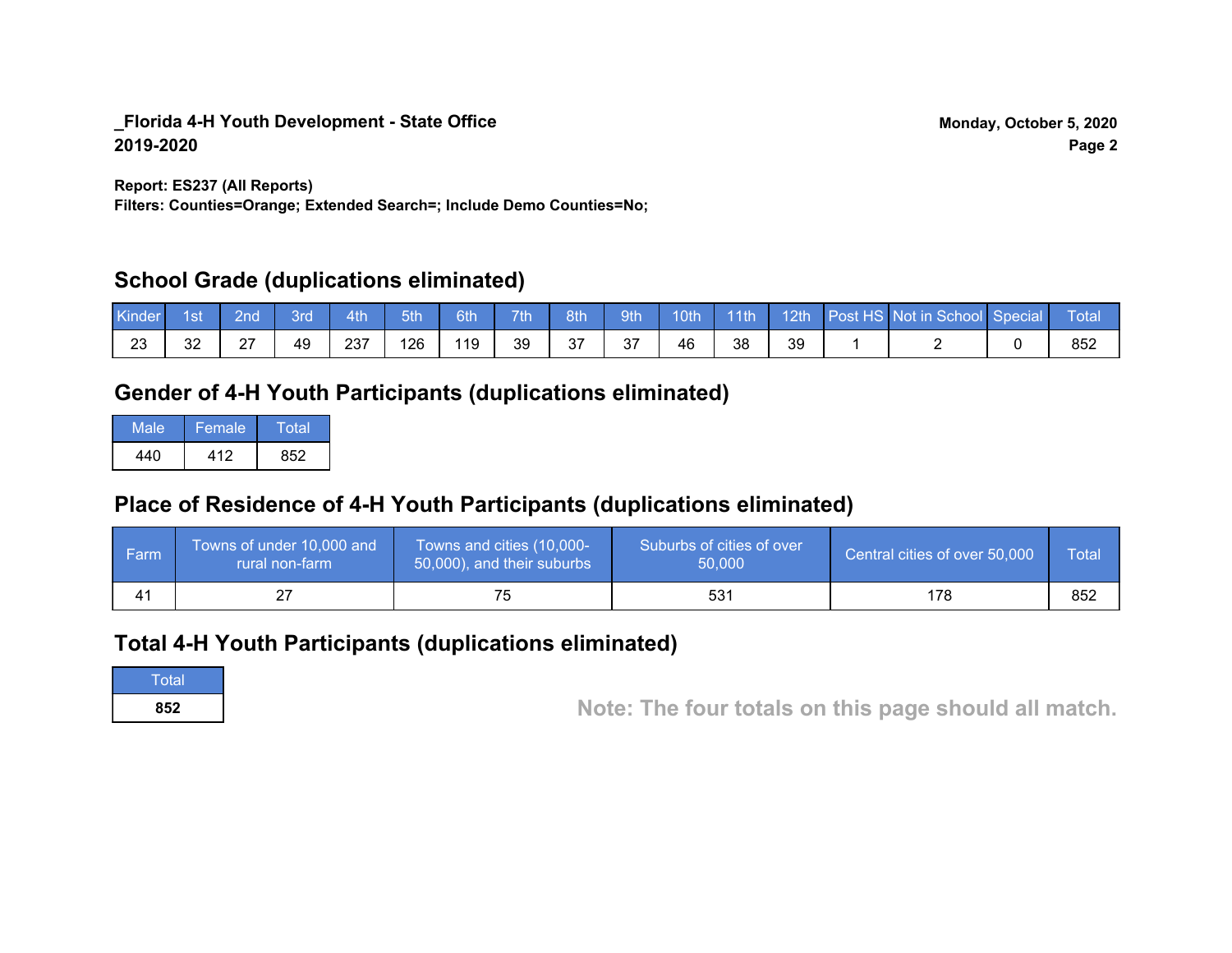**Report: ES237 (All Reports)**

**Filters: Counties=Orange; Extended Search=; Include Demo Counties=No;**

| <b>ETHNICITY</b>          | <b>TOTAL YOUTH</b> |
|---------------------------|--------------------|
| <b>Hispanic or Latino</b> | 270                |
| Not Hispanic or Latino    | 582                |

Directions: Type in the appropriate numbers for your project. Ethnicity is separate from race. YOu should indicate an ethnicity category for each participant and all racial categories that apply to each participant (i.e. a participant of more than one race would be recorded in each applicable racial category). Ideally, your total participants should equal the total of numbers in your ethicity section. Totals of racial categories will be equal to or greater than your total participants if they all report racial information.

4-H Youth Participants: Any youth taking part in programs provided as a result of action by extension personnel (professional. Paraprofessional. And volunteer). This includes youth participation in programs conducted through 1862, 1890, and 1994 land-grant universities, EFNEP, urban gardening, and other programs that may not actually use the 4-H name and emblem with participants.

| <b>RACE</b>                               | <b>TOTAL YOUTH</b> |
|-------------------------------------------|--------------------|
| American Indian or Alaskan Native         | 2                  |
| Asian                                     | 54                 |
| <b>Black or African American</b>          | 105                |
| Native Hawaiian or other Pacific Islander | 1                  |
| White                                     | 591                |
| Youth Indicating More Than One Race       | 45                 |
| <b>Undetermined</b>                       | 54                 |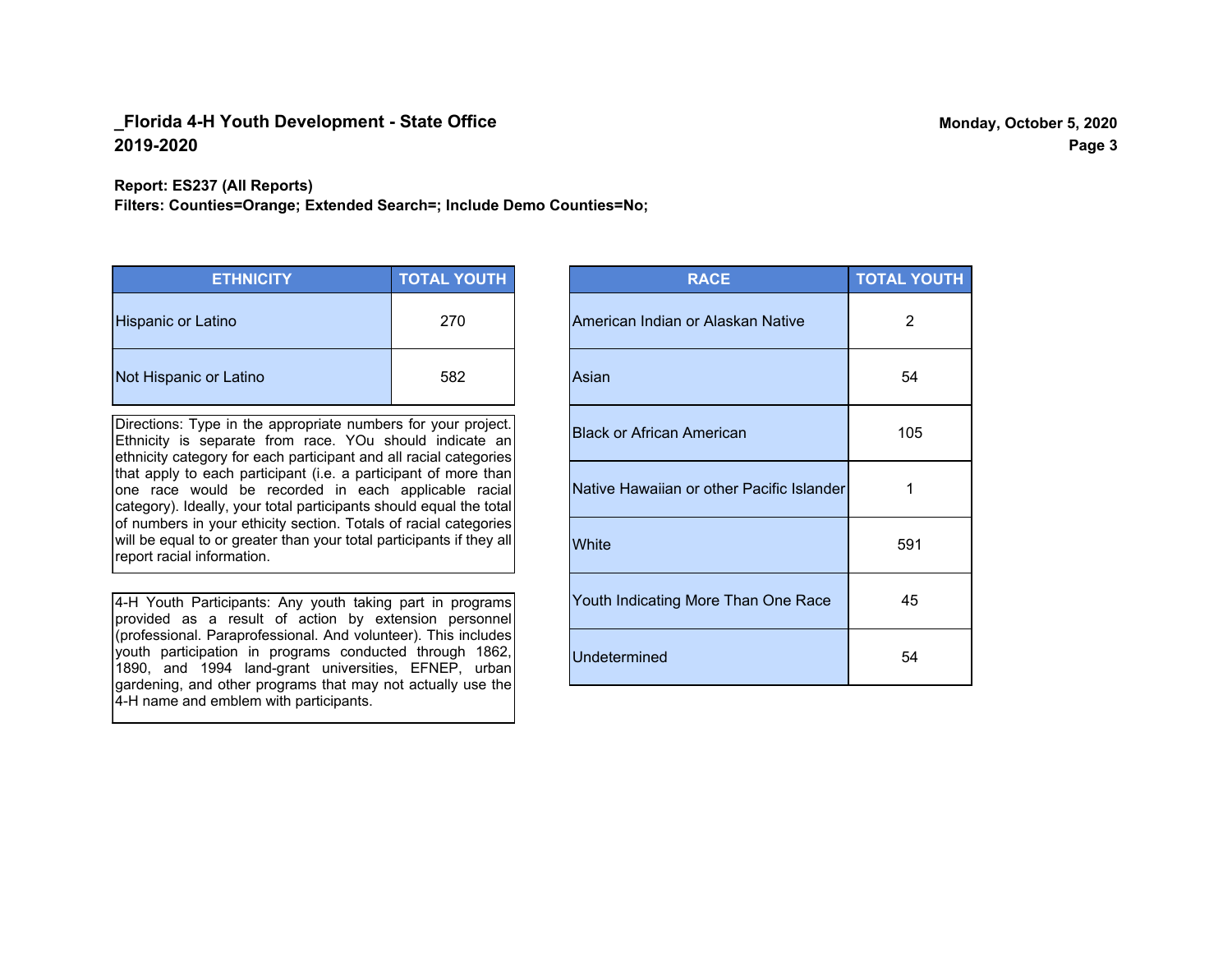**Report: ES237 (All Reports)**

**Filters: Counties=Orange; Extended Search=; Include Demo Counties=No;**

| Total Number of<br><b>Adult Volunteers</b> | <b>Total Number of</b><br><b>Youth Volunteers</b> | Total |
|--------------------------------------------|---------------------------------------------------|-------|
| 197                                        | 41                                                | 238   |

Adult Volunteer: Unpaid support for the 4-H program by an individual beyond high school age.

Youth Volunteer: Unpaid support for the 4-H program by a person who has not yet graduated from high school.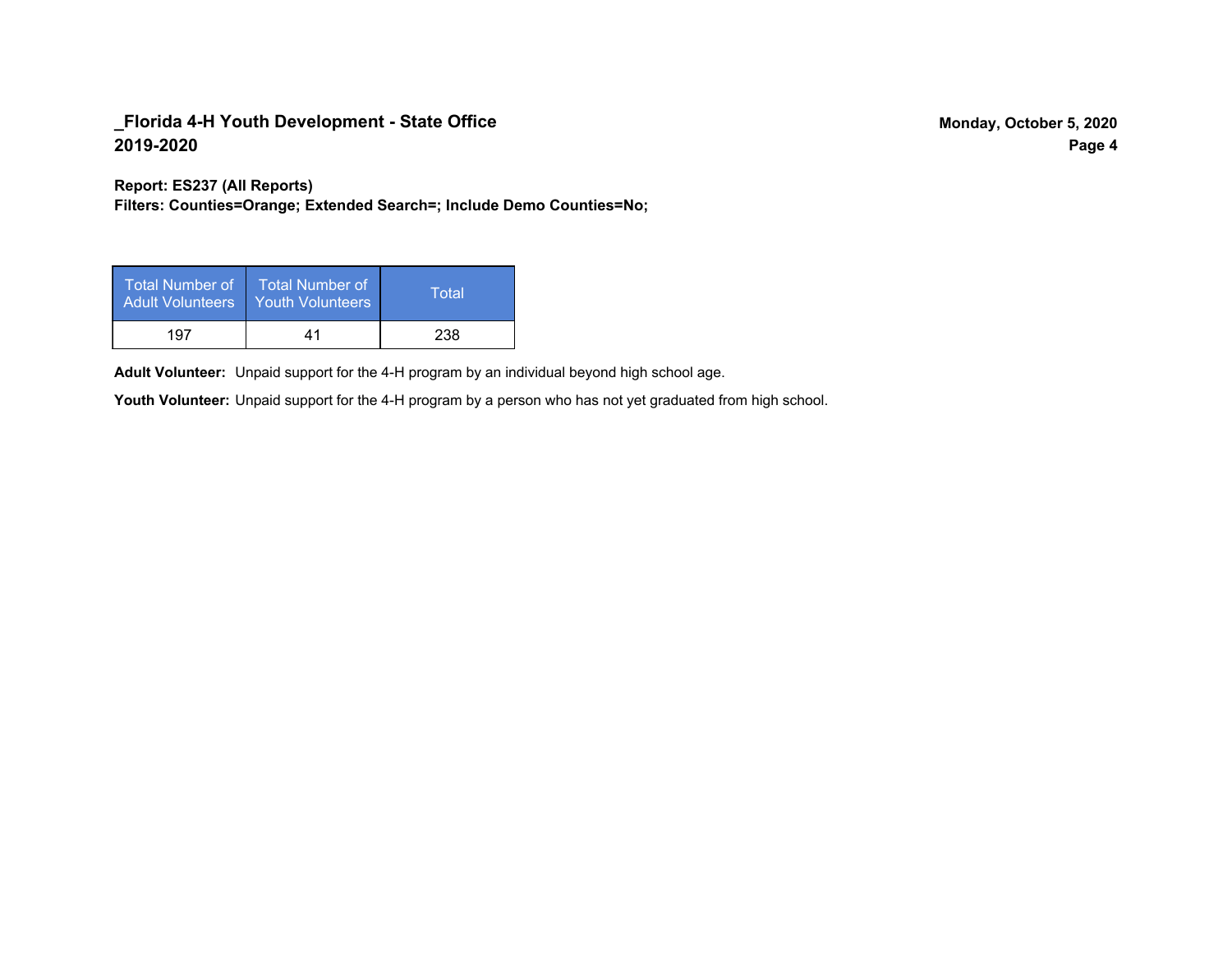1

### **Filters: Counties=Orange; Extended Search=; Include Demo Counties=No; Report: ES237 (All Reports)**

# **Ag in the Classroom** : Agriculture Awareness 1 \_School Enrichment - Agriculture Awareness 0 \_School Enrichment - Pizza Garden 0

#### **Animals**

| (4-H Cloverbuds- ANIMALS & PETS)-retired project | 0         |
|--------------------------------------------------|-----------|
| (CAGED BIRDS) Retired Project                    | 0         |
| (GOATS) Retired Project                          | 0         |
| (GOATS-Pygmy) Retired Project                    | 0         |
| (HORSE-Advanced Horsemanship) Retired Project    | 0         |
| (HORSE - Horsemanship Science) Retired Project   | 0         |
| (LLAMAS AND ALPACAS)-retired project             | 0         |
| (POCKET PETS) Retired Project                    | 0         |
| <b>ANIMAL SCIENCES</b>                           | 1         |
| <b>BEEF</b>                                      | 26        |
| <b>CATS</b>                                      | 3         |
| <b>DAIRY CATTLE</b>                              | 0         |
| <b>DOGS</b>                                      | 1         |
| GOATS (Dairy)                                    | 0         |
| GOATS (Meat)                                     | $\pmb{0}$ |
| <b>HORSE</b>                                     | 39        |
| <b>HORSE</b> (Horseless Horse)                   | 16        |
| <b>PETS</b>                                      | $\,6$     |
| <b>POULTRY</b>                                   | 26        |
| <b>RABBITS</b>                                   | 16        |
| <b>SHEEP</b>                                     | 4         |
| <b>SWINE</b>                                     | 25        |
|                                                  | 163       |

## **Biological Sciences**

| (4-H Cloverbuds-SCIENCE & TECHNOLOGY) Retired Project | $\Omega$ |
|-------------------------------------------------------|----------|
| (Marine/Aquatic-AQUARIUMS) Retired Project            | $\Omega$ |
| (Marine/Aquatic-WETLANDS) Retired Project             | $\Omega$ |
| (Sciences- WINGS) Retired Project                     | $\Omega$ |
| (Wildlife - Bats) Retired Project                     | $\Omega$ |
| (Wildlife - Butterflies- WINGS) Retired Project       | $\Omega$ |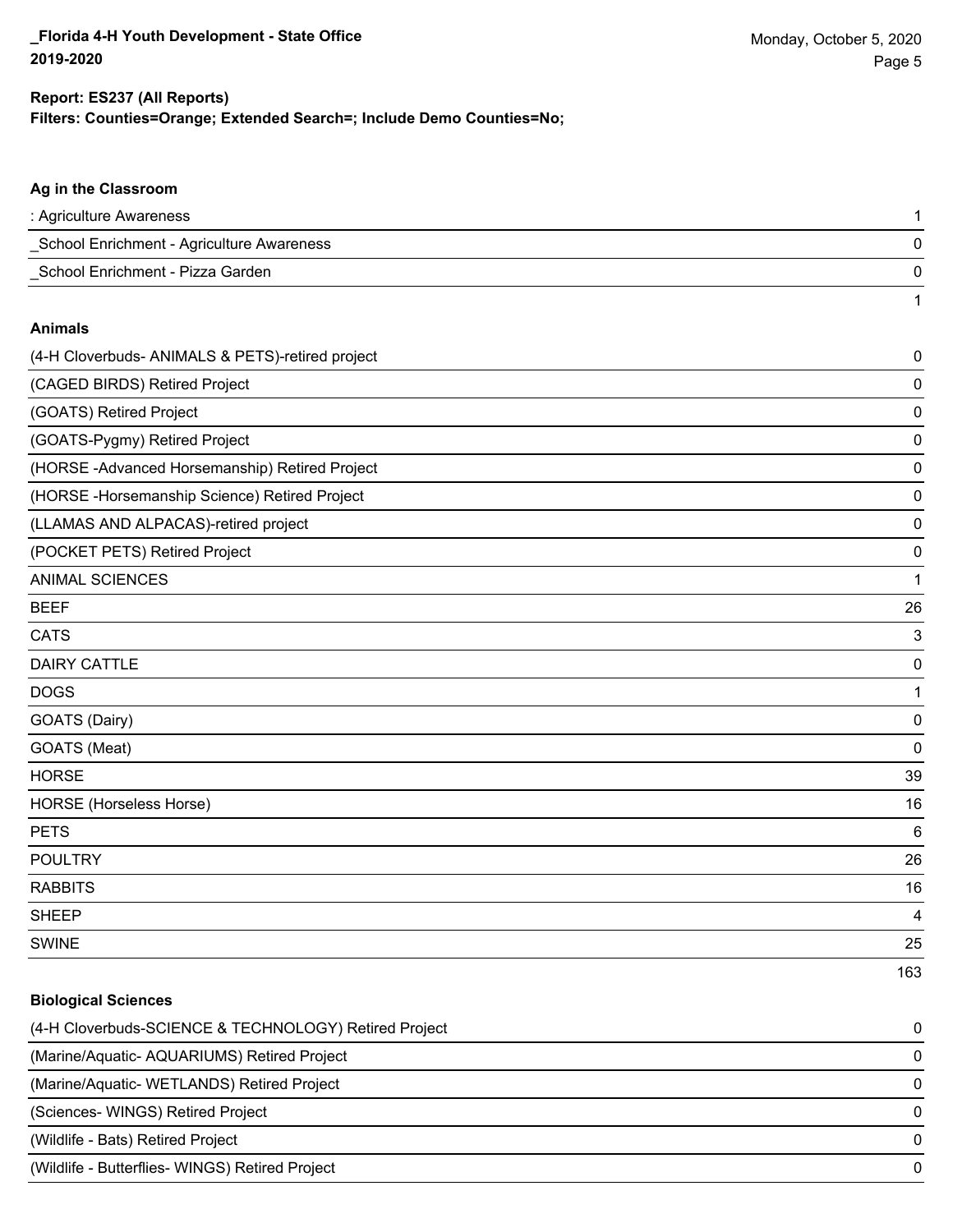### **Filters: Counties=Orange; Extended Search=; Include Demo Counties=No; Report: ES237 (All Reports)**

| (Wildlife- BLUEBIRDS) Retired Project                     | 0   |
|-----------------------------------------------------------|-----|
| : ABCs of ENTOMOLOGY                                      | 0   |
| : Entomology-Apiary/Beekeeping                            | 0   |
| : Meat Sciences                                           | 0   |
| : Natural Sciences                                        | 0   |
| _School Enrichment - Embryology                           | 38  |
| School Enrichment- Natural Sciences                       | 0   |
| INSECTS (ENTOMOLOGY)                                      | 4   |
| MARINE SCIENCE AND AQUATIC SCIENCES                       | 0   |
| <b>SCIENCE DISCOVERY</b>                                  | 11  |
| <b>VETERINARY SCIENCE</b>                                 | 2   |
|                                                           | 55  |
| <b>Civic Engagement</b>                                   |     |
| (4-H Cloverbuds- CITIZENSHIP)-retired project             | 0   |
| (Citizenship-INTERGENERATIONAL) Retired Project           | 0   |
| <b>CITIZENSHIP</b>                                        | 4   |
| CITIZENSHIP-COMMUNITY SERVICE                             | 8   |
| CULTURAL AND GLOBAL EDUCATION                             | 3   |
|                                                           | 15  |
| <b>Communications and Expressive Arts</b>                 |     |
| (4-H Cloverbuds- COMMUNICATIONS) Retired Project          | 0   |
| (4-H Cloverbuds- VISUAL-LEISURE ARTS) Retired Project     | 0   |
| (FILMMAKING) Retired Project                              | 0   |
| (LEISURE ARTS- Arts & Crafts) Retired Project             | 0   |
| (Leisure Arts- COLLECTIBLES) Retired Project              | 0   |
| (PHOTOGRAPHY) Retired Project                             | 0   |
| (PUBLIC SPEAKING) Retired Project                         | 0   |
| (VISUAL ARTS) Retired Project                             | 0   |
| School Enrichment - 4-H Tropicana Public Speaking Program | 339 |
| COMMUNICATIONS AND PUBLIC SPEAKING                        | 3   |
| <b>EXPRESSIVE ARTS</b>                                    | 13  |
| <b>VISUAL ARTS</b>                                        | 3   |
|                                                           | 358 |
| <b>Community / Volunteer Service</b>                      |     |

(Citizenship-PUBLIC ADVENTURES) Retired Project 0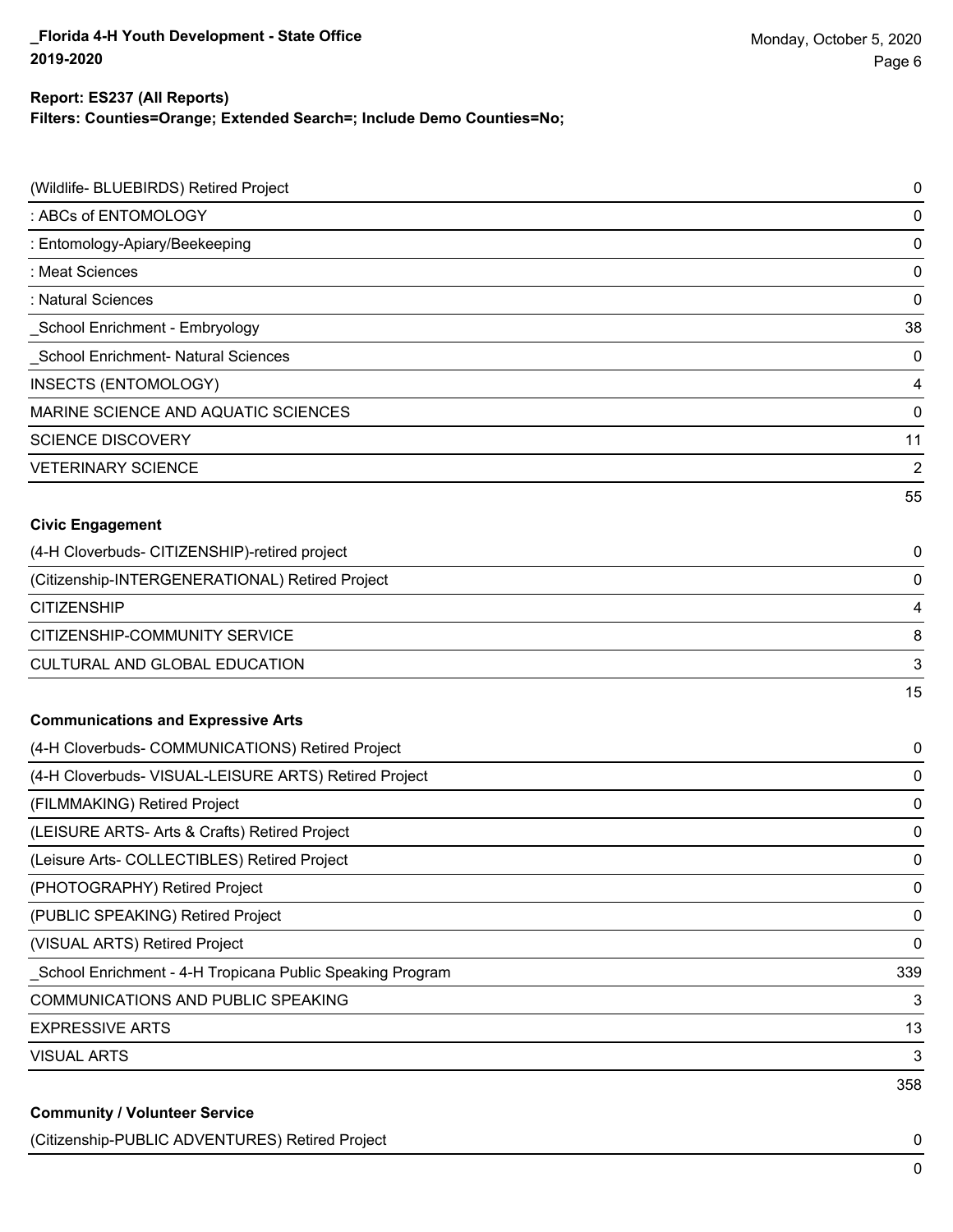**Consumer and Family Science**

### **Filters: Counties=Orange; Extended Search=; Include Demo Counties=No; Report: ES237 (All Reports)**

| (4-H Cloverbuds- CLOTHING) Retired project                   | 0  |
|--------------------------------------------------------------|----|
| (CHILD DEVELOPMENT Babysitting) Retired Project              | 0  |
| (Clothing - SELECTION) Retired Project                       | 0  |
| (Clothing - SEWING) Retired Project                          | 0  |
| (Clothing-Sewing- QUILTING) Retired Project                  | 0  |
| (CONSUMER EDUCATION AND SHOPPING) Retired Project            | 0  |
| (Human Development - Talking with TJ) Retired Project        | 0  |
| (HUMAN DEVELOPMENT) Retired Project                          | 0  |
| (Human Development-CHOICES) Retired Project                  | 0  |
| (Money Management - FINANCIAL CHAMPIONS) Retired Project     | 0  |
| : Consumer Choices Event                                     | 0  |
| 4-H CLOVERBUDS                                               | 71 |
| Animal Science- ALL ABOUT ANIMALS                            | 0  |
| Animal Sciences- LIVESTOCK JUDGING                           | 0  |
| Animals-PETS/SMALL ANIMALS                                   | 0  |
| CHILD DEVELOPMENT & CHILD CARE                               | 0  |
| Citizenship-SERVICE LEARNING                                 | 0  |
| <b>CLOTHING &amp; SEWING</b>                                 | 1  |
| <b>Exploring Farm Animals</b>                                | 0  |
| Hog-n-Ham Project                                            | 0  |
| Marine Science                                               | 0  |
| MONEY MANAGEMENT                                             | 0  |
| Performing Arts-DANCE/MOVEMENT                               | 0  |
| Pet Pals                                                     | 0  |
| Plant Pals, K-3 (5-8 yrs)                                    | 0  |
| test                                                         | 0  |
| Wildlife - Birds                                             | 0  |
|                                                              | 72 |
| <b>Environmental Education / Earth Sciences</b>              |    |
| (4-H Cloverbuds- ENVIRONMENT-Earth Sciences) Retired Project | 0  |
| : Recycling                                                  | 0  |
| : Water Education                                            | 0  |
| School Enrichment - Project Learning Tree                    | 0  |
| School Enrichment- Environmental Sciences                    | 0  |
| <b>EARTH SCIENCES</b>                                        | 2  |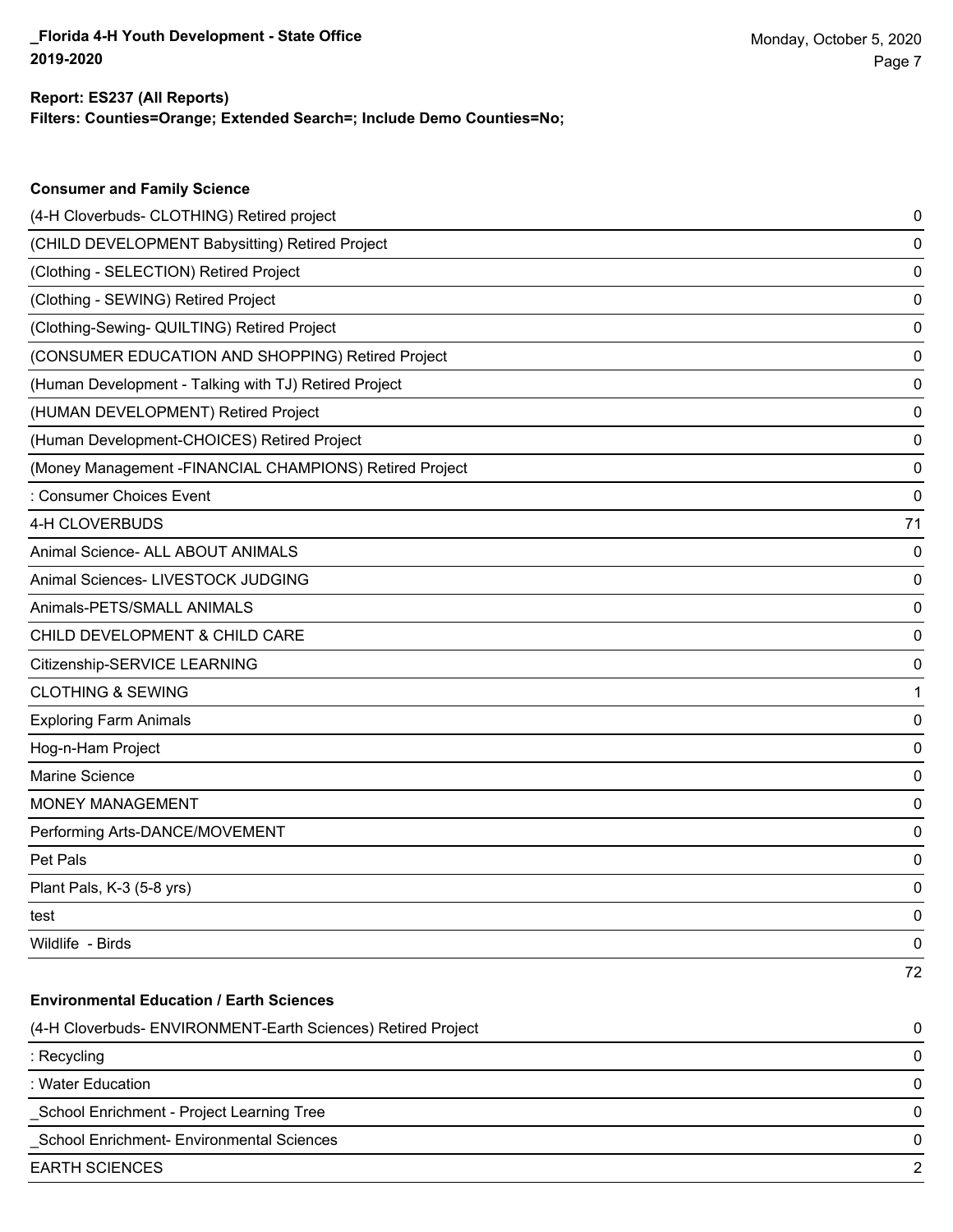**Filters: Counties=Orange; Extended Search=; Include Demo Counties=No;**

| <b>ENERGY</b>                  | 0              |
|--------------------------------|----------------|
| <b>ENVIRONMENTAL SCIENCES</b>  | 22             |
| <b>FORESTRY</b>                | 0              |
| <b>OUTDOOR EDUCATION</b>       |                |
| SOIL AND WATER SCIENCES        | 20             |
| <b>SPORTFISHING</b>            | 10             |
| <b>SS - SHOOTING SPORTS</b>    | 0              |
| <b>SS-ARCHERY</b>              | 45             |
| SS-HUNTING 10y/o               | 0              |
| SS-MUZZLELOADING 12y/o         | 0              |
| SS-RIFLE, AIR                  | 2              |
| SS- RIFLE, SMALL BORE          | 0              |
| SS-SHOTGUN 10y/o               |                |
| <b>WILDLIFE &amp; HABITATS</b> | $\overline{2}$ |
|                                | 105            |

## **Foods and Nutrition**

| (4-H Cloverbuds- FOODS & NUTRITION) Retired Project   | 0  |
|-------------------------------------------------------|----|
| (Food - SPORTS NUTRITION) Retired Project             | 0  |
| (FOOD AND FOOD PRESERVATION SCIENCES) Retired Project | 0  |
| (FOOD PREP AND COOKING) Retired Project               | 0  |
| (Food Prep- BREADS & BREADMAKING) Retired Project     | 0  |
| (Food Prep- DAIRY FOODS) Retired Project              | 0  |
| (Food Prep- MICROWAVE MAGIC) Retired Project          | 0  |
| (Food Science- FOOD PRESERVATION) Retired Project     | 0  |
| _School Enrichment - Up for the Challenge             | 0  |
| School Enrichment - YUM                               | 0  |
| <b>School Enrichment - YUMMEE</b>                     | 0  |
| <b>School Enrichment- Nutrition</b>                   | 38 |
| <b>FOOD &amp; NUTRITION</b>                           | 23 |
|                                                       | 61 |

## **Health**

| (Health-HEALTH ROCKS) Retired Project       |    |
|---------------------------------------------|----|
| (HEALTH: PHYSICAL ACTIVITY) Retired Project |    |
| : Healthy Living                            | 10 |
| PERSONAL WELL BEING                         |    |
|                                             |    |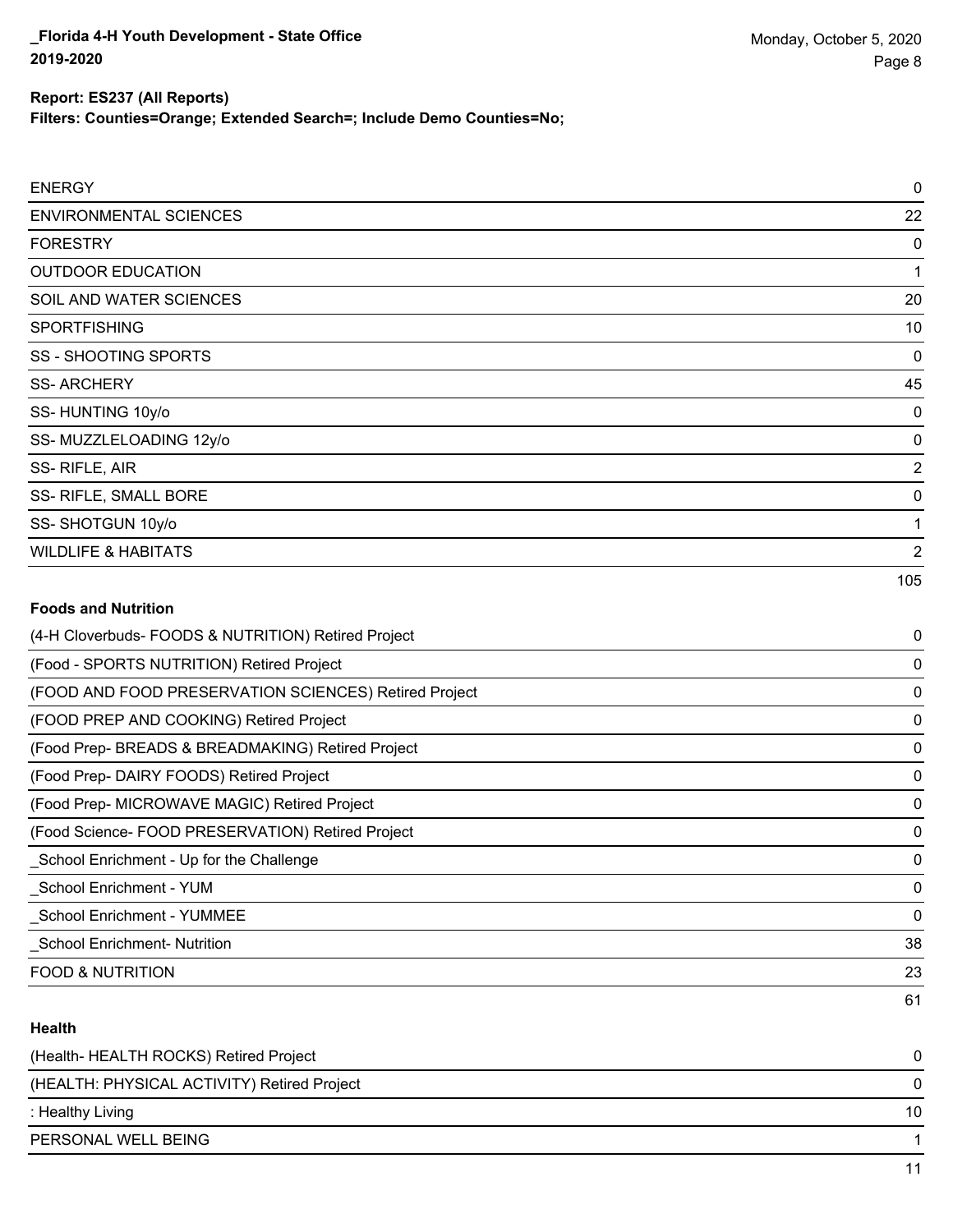### **Report: ES237 (All Reports)**

**Filters: Counties=Orange; Extended Search=; Include Demo Counties=No;**

| (4-H Cloverbuds- LEADERSHIP) Retired Project<br>0<br>(4-H Cloverbuds_DISCOVERY Projects) Retired Project<br>0<br>(Home Environment- CHANGING SPACES) Retired Project<br>0<br>(Plant Sciences - Mowing for Money) Retired Project<br>0<br>(Workforce Prep- CAREER DEVELOPMENT) Retired Project<br>0<br>(Workforce Prep- ENTREPRENEURSHIP) Retired Project<br>0<br>: Character Education<br>0<br>: Personal Development<br>0<br><b>EXPLORING 4-H</b><br>5<br>LEADERSHIP DEVELOPMENT<br>7<br><b>WORKPLACE PREPARATION</b><br>0<br>12<br><b>Personal Safety</b><br>(Health and Safety- ATV SAFETY) Retired Project<br>0<br>(Health- EMERGENCY PREPARDNESS) Retired Project<br>0<br><b>ATV SAFETY</b><br>0<br><b>SAFETY</b><br>0<br>0<br><b>Physical Sciences</b><br>(ASTRONOMY) Retired Project<br>0<br>: Weather and Climate<br>0<br><b>AEROSPACE</b><br>28<br>28<br><b>Plant Science</b><br>(4-H Cloverbuds- PLANT SCIENCES-Gardening) Retired Project<br>0<br>(GROWING CITRUS) Retired Project<br>0<br>(Plant Sciences-GARDENING) Retired Project<br>0<br>(Plants - Gardening - FLOWERS) Retired Project<br>0<br>(Plants - Gardening - VEGETABLES) Retired Project<br>0 | <b>Leadership and Personal Development</b> |  |
|------------------------------------------------------------------------------------------------------------------------------------------------------------------------------------------------------------------------------------------------------------------------------------------------------------------------------------------------------------------------------------------------------------------------------------------------------------------------------------------------------------------------------------------------------------------------------------------------------------------------------------------------------------------------------------------------------------------------------------------------------------------------------------------------------------------------------------------------------------------------------------------------------------------------------------------------------------------------------------------------------------------------------------------------------------------------------------------------------------------------------------------------------------------------|--------------------------------------------|--|
|                                                                                                                                                                                                                                                                                                                                                                                                                                                                                                                                                                                                                                                                                                                                                                                                                                                                                                                                                                                                                                                                                                                                                                        |                                            |  |
|                                                                                                                                                                                                                                                                                                                                                                                                                                                                                                                                                                                                                                                                                                                                                                                                                                                                                                                                                                                                                                                                                                                                                                        |                                            |  |
|                                                                                                                                                                                                                                                                                                                                                                                                                                                                                                                                                                                                                                                                                                                                                                                                                                                                                                                                                                                                                                                                                                                                                                        |                                            |  |
|                                                                                                                                                                                                                                                                                                                                                                                                                                                                                                                                                                                                                                                                                                                                                                                                                                                                                                                                                                                                                                                                                                                                                                        |                                            |  |
|                                                                                                                                                                                                                                                                                                                                                                                                                                                                                                                                                                                                                                                                                                                                                                                                                                                                                                                                                                                                                                                                                                                                                                        |                                            |  |
|                                                                                                                                                                                                                                                                                                                                                                                                                                                                                                                                                                                                                                                                                                                                                                                                                                                                                                                                                                                                                                                                                                                                                                        |                                            |  |
|                                                                                                                                                                                                                                                                                                                                                                                                                                                                                                                                                                                                                                                                                                                                                                                                                                                                                                                                                                                                                                                                                                                                                                        |                                            |  |
|                                                                                                                                                                                                                                                                                                                                                                                                                                                                                                                                                                                                                                                                                                                                                                                                                                                                                                                                                                                                                                                                                                                                                                        |                                            |  |
|                                                                                                                                                                                                                                                                                                                                                                                                                                                                                                                                                                                                                                                                                                                                                                                                                                                                                                                                                                                                                                                                                                                                                                        |                                            |  |
|                                                                                                                                                                                                                                                                                                                                                                                                                                                                                                                                                                                                                                                                                                                                                                                                                                                                                                                                                                                                                                                                                                                                                                        |                                            |  |
|                                                                                                                                                                                                                                                                                                                                                                                                                                                                                                                                                                                                                                                                                                                                                                                                                                                                                                                                                                                                                                                                                                                                                                        |                                            |  |
|                                                                                                                                                                                                                                                                                                                                                                                                                                                                                                                                                                                                                                                                                                                                                                                                                                                                                                                                                                                                                                                                                                                                                                        |                                            |  |
|                                                                                                                                                                                                                                                                                                                                                                                                                                                                                                                                                                                                                                                                                                                                                                                                                                                                                                                                                                                                                                                                                                                                                                        |                                            |  |
|                                                                                                                                                                                                                                                                                                                                                                                                                                                                                                                                                                                                                                                                                                                                                                                                                                                                                                                                                                                                                                                                                                                                                                        |                                            |  |
|                                                                                                                                                                                                                                                                                                                                                                                                                                                                                                                                                                                                                                                                                                                                                                                                                                                                                                                                                                                                                                                                                                                                                                        |                                            |  |
|                                                                                                                                                                                                                                                                                                                                                                                                                                                                                                                                                                                                                                                                                                                                                                                                                                                                                                                                                                                                                                                                                                                                                                        |                                            |  |
|                                                                                                                                                                                                                                                                                                                                                                                                                                                                                                                                                                                                                                                                                                                                                                                                                                                                                                                                                                                                                                                                                                                                                                        |                                            |  |
|                                                                                                                                                                                                                                                                                                                                                                                                                                                                                                                                                                                                                                                                                                                                                                                                                                                                                                                                                                                                                                                                                                                                                                        |                                            |  |
|                                                                                                                                                                                                                                                                                                                                                                                                                                                                                                                                                                                                                                                                                                                                                                                                                                                                                                                                                                                                                                                                                                                                                                        |                                            |  |
|                                                                                                                                                                                                                                                                                                                                                                                                                                                                                                                                                                                                                                                                                                                                                                                                                                                                                                                                                                                                                                                                                                                                                                        |                                            |  |
|                                                                                                                                                                                                                                                                                                                                                                                                                                                                                                                                                                                                                                                                                                                                                                                                                                                                                                                                                                                                                                                                                                                                                                        |                                            |  |
|                                                                                                                                                                                                                                                                                                                                                                                                                                                                                                                                                                                                                                                                                                                                                                                                                                                                                                                                                                                                                                                                                                                                                                        |                                            |  |
|                                                                                                                                                                                                                                                                                                                                                                                                                                                                                                                                                                                                                                                                                                                                                                                                                                                                                                                                                                                                                                                                                                                                                                        |                                            |  |
|                                                                                                                                                                                                                                                                                                                                                                                                                                                                                                                                                                                                                                                                                                                                                                                                                                                                                                                                                                                                                                                                                                                                                                        |                                            |  |
|                                                                                                                                                                                                                                                                                                                                                                                                                                                                                                                                                                                                                                                                                                                                                                                                                                                                                                                                                                                                                                                                                                                                                                        |                                            |  |
|                                                                                                                                                                                                                                                                                                                                                                                                                                                                                                                                                                                                                                                                                                                                                                                                                                                                                                                                                                                                                                                                                                                                                                        |                                            |  |
|                                                                                                                                                                                                                                                                                                                                                                                                                                                                                                                                                                                                                                                                                                                                                                                                                                                                                                                                                                                                                                                                                                                                                                        |                                            |  |
|                                                                                                                                                                                                                                                                                                                                                                                                                                                                                                                                                                                                                                                                                                                                                                                                                                                                                                                                                                                                                                                                                                                                                                        |                                            |  |
|                                                                                                                                                                                                                                                                                                                                                                                                                                                                                                                                                                                                                                                                                                                                                                                                                                                                                                                                                                                                                                                                                                                                                                        |                                            |  |

(Plants -Gardening-CONTAINER GARDENING) Retired Project 0

\_School Enrichment- Gardening and Plants 38

GARDENING AND PLANTS 79

GARDENING AND PLANTS: JR MASTER GARDENER 0